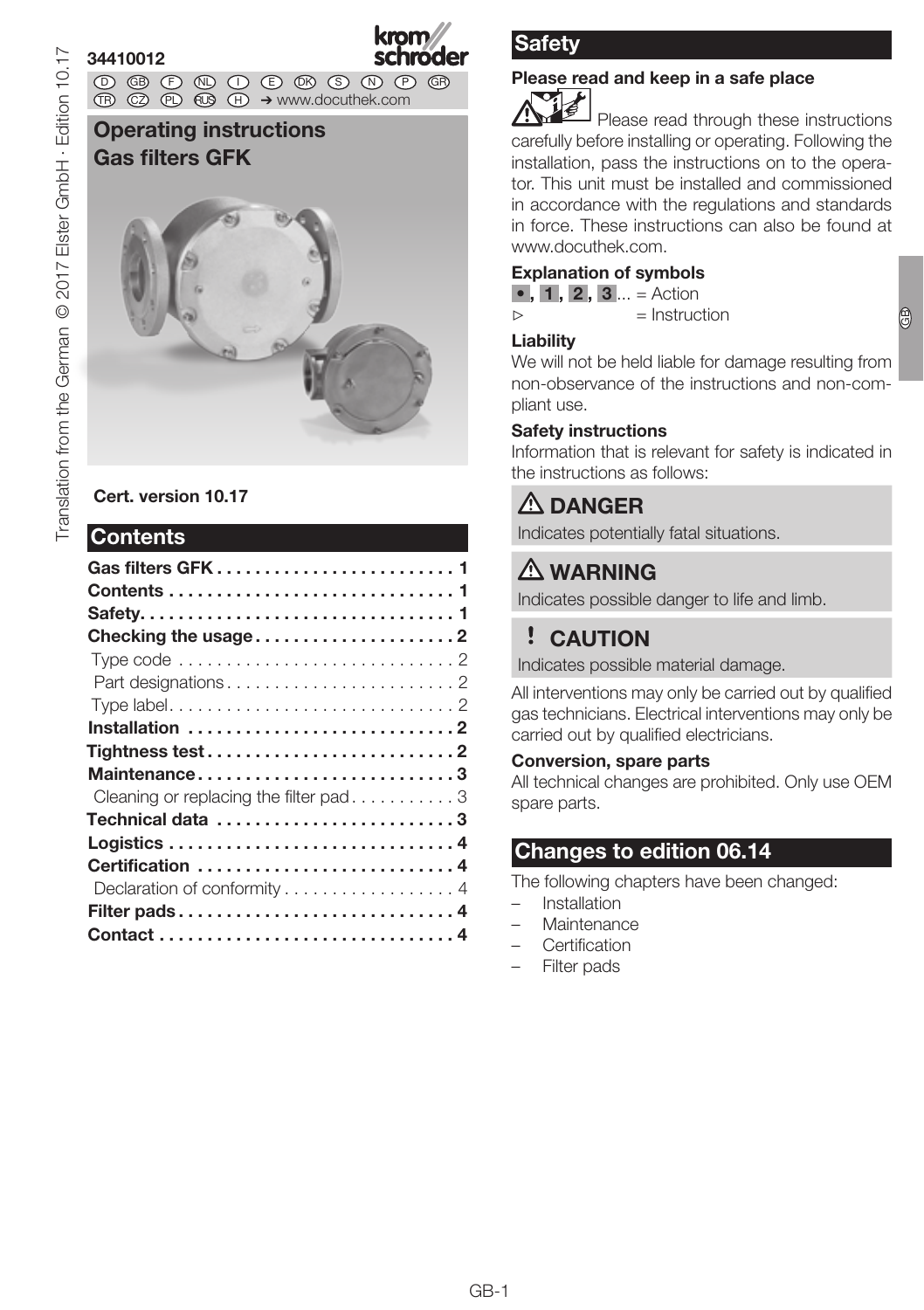### <span id="page-1-0"></span>Checking the usage

Gas filter GFK is used for filtration of the fuel gas and combustion air supply to all gas consuming appliances.

This function is only guaranteed when used within the specified limits – see page [3 \(Technical data\)](#page-2-1). Any other use is considered as non-compliant.

#### Type code

|     | Code       |                                  |
|-----|------------|----------------------------------|
|     |            | <b>Description</b>               |
|     | <b>GFK</b> | Gas filter                       |
|     | $15 - 250$ | Nominal size                     |
|     |            | T-product                        |
| ලිව | R          | Rp internal thread               |
|     | F          | Flanged connection to ISO 7005   |
|     | N          | NPT internal thread              |
|     | A          | ANSI flange                      |
|     |            | Max. inlet pressure $p_{11,max}$ |
|     | 10         | 1 bar (14.5 psig)                |
|     | 40         | 4 bar (58 psig)                  |
|     | 60         | 6 bar (87 psig)                  |
|     | -3         | Screw plug at the inlet          |
|     |            | and outlet                       |
|     | -6         | Pressure test point at the inlet |
|     |            | and outlet                       |

#### <span id="page-1-1"></span>Part designations



- **1** Housing cover
- 2 Lower housing section<br>3 Pressure test point
- Pressure test point

#### Type label

▷ Max. inlet pressure: see type label.



### Installation

### ! CAUTION

Dropping the device can cause permanent damage. In this event, replace the entire device and associated modules before use.

▷ Installation position: any, in horizontal or vertical pipework – recommended: housing cover to the side.



 $\triangleright$  The housing must not be in contact with masonry, minimum distance 20 mm (0.79").



▷ We recommend applying a protective coating when installing in the open air.

#### GFK..R







GFK..F



### Tightness test

1 To be able to check the tightness, shut off the downstream pipeline close to the gas filter.



- 4 Tightness OK: open the pipeline.
- ▷ Pipeline leaking: replace the seal.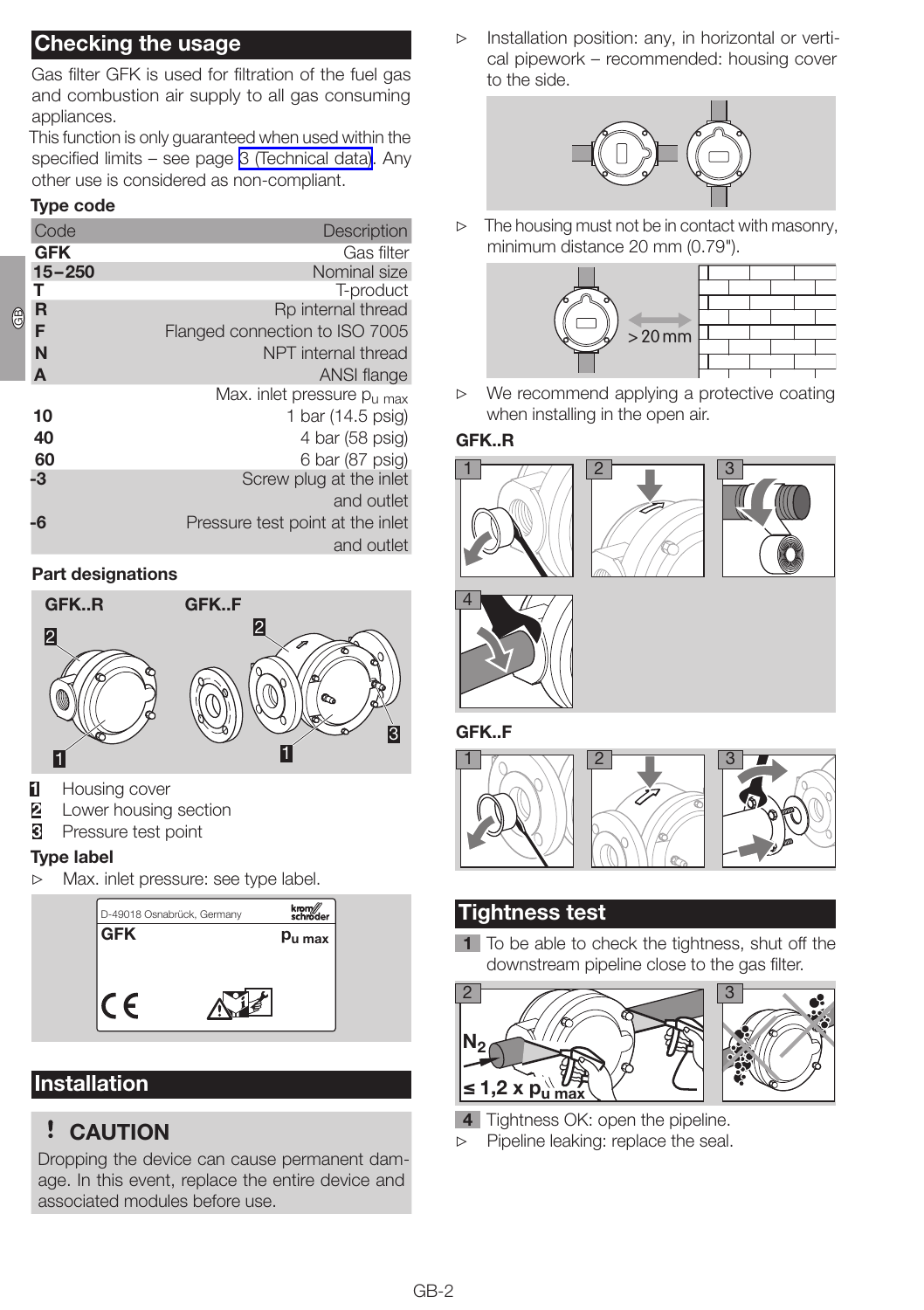### <span id="page-2-0"></span>**Maintenance**

## ! CAUTION

In order to ensure smooth operation: clean or replace the filter pad of the GFK every year, or every six months if operated with biologically produced methane.

When cleaning or replacing the filter pad, no dirt may contaminate the clean gas circuit.

▷ The filter pad should be changed at a pressure  $\alpha$ radient  $\geq 20$  mbar (8 "WC).

▷ Pressure test points on the cover: GFK 15 to 100: Inlet side: Rp 1/8 pressure test nipple, Outlet side: Rp 1/8 pressure test nipple. GFK 125 to 250: Inlet side: Rp 1/8 plug, Outlet side: Rp 1/8 plug. GFK 15T to 100T: Inlet side: Rp 1/8 plug, Outlet side: Rp 1/8 plug.



#### Cleaning or replacing the filter pad

1 Shut off the gas supply.



Tighten screws in a crosswise fashion and pay attention to the torque, see table:

| <b>Type</b>       | Torque [Nm] |
|-------------------|-------------|
| GFK 15            | 5           |
| GFK <sub>20</sub> | 5           |
| GFK <sub>25</sub> | 8           |
| <b>GFK 32</b>     | 8           |
| GFK 40            | 8           |
| <b>GFK 50</b>     | 8           |
| GFK 65            | 8           |
| GFK 80            | 20          |
| <b>GFK 100</b>    | 20          |
| <b>GFK 125</b>    | 60          |
| <b>GFK 150</b>    | 60          |
| <b>GFK 200</b>    | 80          |
| <b>GFK 250</b>    | 80          |

#### Checking tightness and function

▷ When replacing the filter pad, the gas-filled space in the GFK is opened. Therefore, check for tightness once the filter pad has been reinstalled.

 $\circledS$ 

12 To be able to check the tightness, shut off the downstream pipeline close to the gas filter.



15 Tightness OK: open the pipeline.

### <span id="page-2-1"></span>Technical data

Gas type: natural gas, town gas, LPG (gaseous), biologically produced methane and air. Max. inlet pressure  $p_{\text{u max}}$ : GFK 15 to 250: 1 bar (14.5 psig), GFK 15R to 65R: 4 bar (60 psig), GFK 15TN to 100TN: 4 bar (60 psig), GFK 40F to 100F: 6 bar (87 psig). Storage temperature: -15 to +60°C (5 to 140°F). Ambient temperature: -15 to +80°C (5 to 176°F). Continuous operation at high temperatures accelerates the ageing of elastomer materials. Version to DIN 3386. Housing material: GFK 15 to 100: AlSi. GFK 125 to 250: sheet steel. Connection: GFK..R: Rp internal thread connection to ISO 7-1. GFK..F: flanged connection to ISO 7005, PN 16. GFK..N: NPT internal thread. GFK..A: ANSI 150 flanged connection. Filter pad: polypropylene fleece (standard 50 μm).